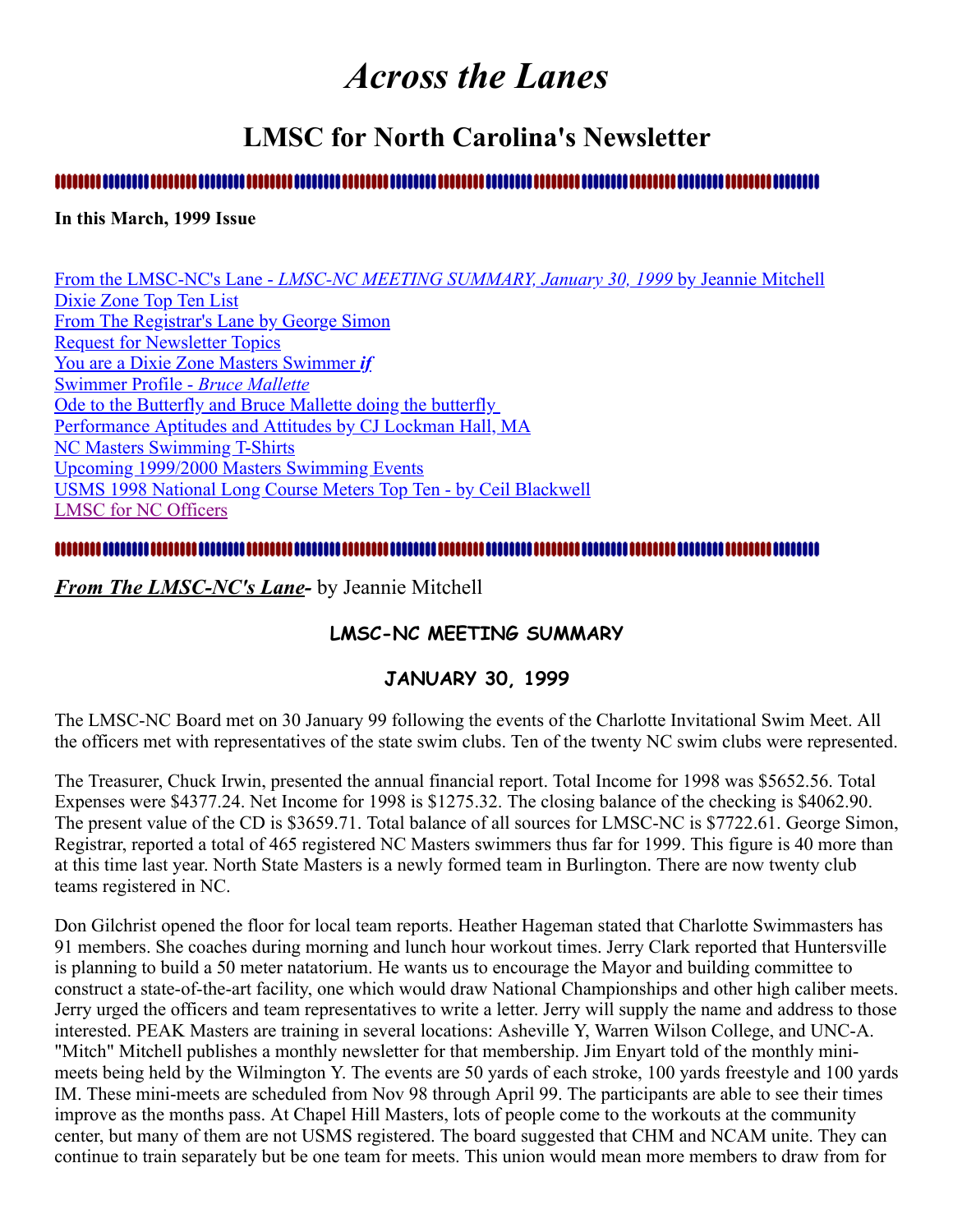relays and greater accumulation of team points at in-state swim meets. Alan Godfrey stated that RAM has training groups at Optimist and Pullen Pools. They have six coached training sessions per week and have recently added a Sunday afternoon session. Don Gilchrist reported that aquatics-related groups in Wilmington have initiated an effort for a \$5-8 million complex. It will be a high quality facility with an indoor 50 meter pool.

## Old Business

- 1. The topic of meet cancellations has been discussed in previous meetings. Don led a discussion about how to prevent a cancellation. Ceil Blackwell made the motion that two days prior to a vote for any meet's cancellation, the host team must notify the LMSC-NC Chairman of their intent. During the discussion, Don suggested that financial support may be offered to the host team to prevent cancellation. Jerry made a motion that the meet deadline for entries needs to be changed to 10 days before the date of the meet, thus giving the host a better idea of the numbers of swimmers interested in participating. Both motions passed.
- 2. Jerry Clark initiated a discussion promoting an increase of LMSC-NC annual fees. George provided a breakdown of the current fee (\$23.) as: \$8. USMS National Membership, \$7. SWIM Magazine, \$6.50 LMSC-NC, and \$1.50 Registrar. **Jerry made a motion to raise the fee to \$25. to be effective 1 January 2000. The primary reasons include several years of deficits, and increased postage costs as well as necessary convention expenses** (see OB #5). **The motion passed**.
- 3. The blue Consolidated Entry Forms issued to each swimmer with the NC membership registration were to have been used for this Charlotte meet. Apparently there was confusion whether to use the cards or the printed entry form that came with the meet information. Some swimmers submitted both forms, most just used the meet information form. Another observation was the consolidated form needed some spaces marked "other" in the "Total" column. This would allow room for additional fees as described in the meet information: tickets for the social, t-shirts, etc. The RAM team will use the consolidated form for their April meet. They will report at our next meeting and the board will evaluate its use. As swimmers become familiar with using the consolidated form, it will become easier to complete.
- 4. Melissa Norman (CHM) volunteered to assume the duties of State Records keeper. The records are currently in EXCEL. She will update the SCY, SCM, and LC records for NC swimmers, gleaning the information from NC meet results supplied to her. For meets outside of NC, it is the swimmer's responsibility to see that she receives official meet results.
- 5. Don provided a brief review of the 1998 National Aquatics Convention. All aquatic sports were represented. He gained significant insights on the workings of the national committees. NC is one of the leading states in Internet usage. The convention noted that a lot of good new ideas are coming out of NC. Don wants to encourage more NC representatives to attend the Convention. He suggested that part of that encouragement could be in the form of financial aid. The current policy is full payment for two delegates for air fare, registration, and ½ room cost. Further discussion of delegates and reimbursements will be taken under consideration at the April meeting.
- 6. **A Group Relay Coordinator for National Championships is needed**. A good candidate for the position would be a swimmer's spouse. During the discussion, several commented on how stressful it is to be the relay coordinator as well as a focused athlete. The coordinator would organize the relays and group meals. Since each swimmer knows his travel and swimming schedule several months ahead of the meet, perhaps a relay sign-up sheet could be distributed via this newsletter. Heather made the motion that the LMSC-NC pay the relay fees and not require reimbursement by the participating swimmers. The motion passed.

## **New Business**

- 1. Charlotte Swimmasters is going to bid for the Long Course National Championships to be held in 2002 or 2003.
- 2. Ceil made the motion to update the HY-Tec software that we use at the meets. Motion passed.
- 3. George led a discussion on changing the Website host. The new Domain name is "ncmasters.org". The web host's site is in Pittsburgh, PA. LMSC-NC will reimburse George for costs incurred for setting up the new web site and our own domain name.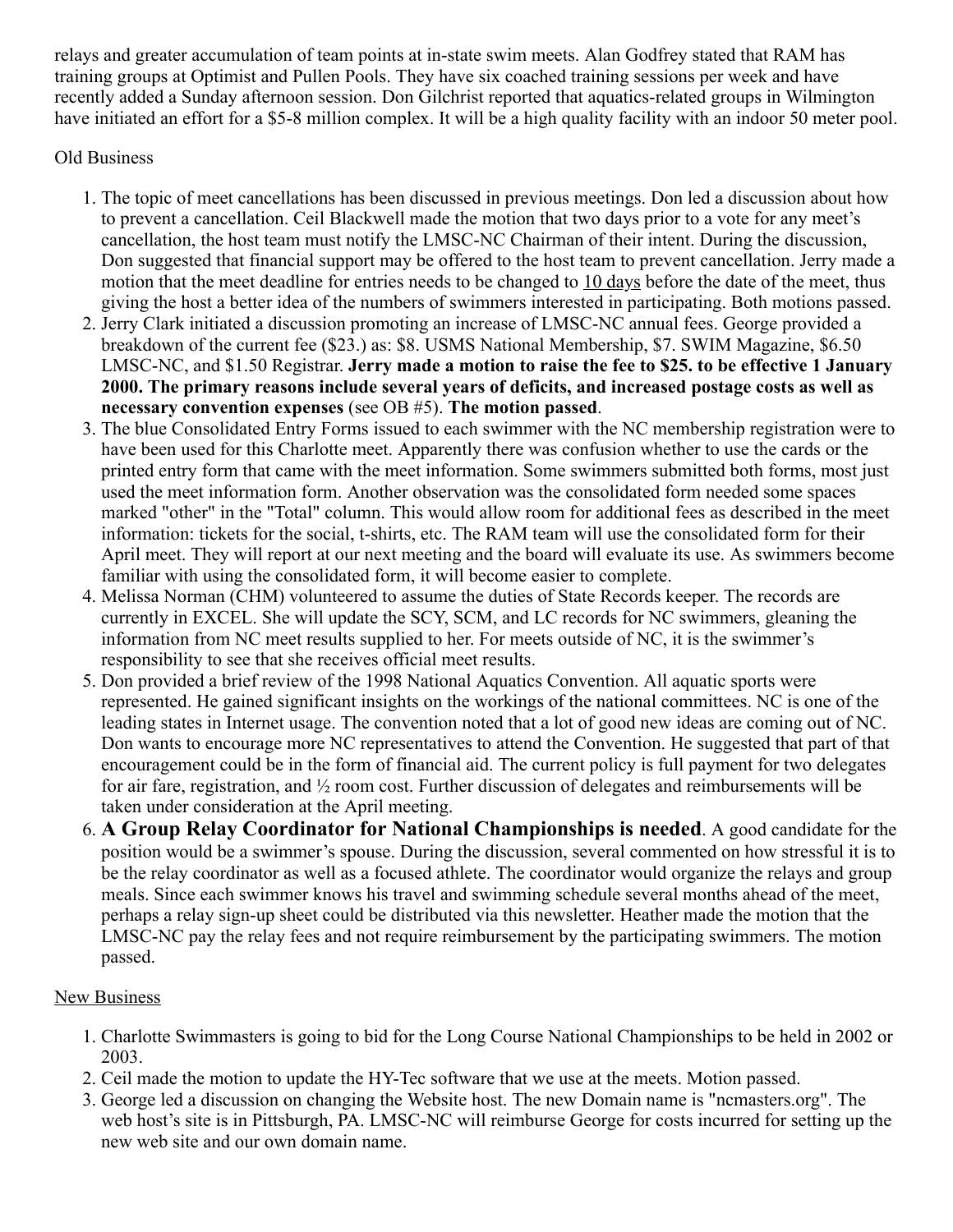

#### 

## **DIXIE ZONE TOP TEN LIST**

<span id="page-2-0"></span>SWIMMERS: If you have competed in a meet outside the Dixie Zone and would like your times from that meet considered for the Dixie Zone Top Ten list, you must notify the Dixie Zone Top Ten Recorder. The Dixie Zone consists of the states of Florida, Georgia, South Carolina, North Carolina, Alabama, Tennessee, Mississippi, and Louisiana. You may send the Top Ten Recorder a printed copy of the official meet results with your times highlighted, or you may ask the meet director to mail or e-mail the results directly to her. Electronically submitted meet results must come from the meet director. They will not be accepted from individual swimmers.

The current Dixie Zone Top Ten Recorder is Karen Crossen, 533 Towne Lake Drive, Montgomery, AL 36117, voice phone: (334) 215-3109, fax: (334) 215-1300, e-mail: kcrossen@aol.com.



To return to *Across The Lanes* Table of Contents

## 

## <span id="page-2-1"></span>*From The Registrar's Lane* by George Simon

Thanks to those of you receiving this newsletter, registration for 1999 is strong, and hopefully we will end the 1999 year with more than the 597 members who registered last year. It was especially nice to see that the new Gaston Gator's swim team turned out in force to swim in the Charlotte SwimMasters Sunbelt Championships, and that the new North State Masters Swimming team from Burlington plans on doing the same at the Dixie Zone Championships in Raleigh this April. New teams are the lifeblood of an organization, and please join me in welcoming them as new chapters of the North Carolina Masters Swimming Club.

The big news is that our organization now has our own domain name for our internet web site. It is http://www.ncmasters.org – most of you can access the site by typing just **ncmasters.org** on your browser's address line. The old site, http://www.rtpnet.org/~swiminnc is still active, but is not being updated, and will go away in July of this year. From the e-mail address information provided on the 1999 registration forms, over 60% of our membership has access to the internet. The web site provides information on our organization, from its bylaws to NC and neighboring state swim meet information. Individual team information including practice times and team members; current and past *Across the Lanes* newsletter*s;* registration, transfer, and meet entry forms; and even a manual on how to conduct a swim meet are also included. If teams want to add more information about their activities, please provide me with the text or html code, and I will gladly place it on our web site. The web site's name is easily remembered, so if someone asks about Masters Swimming in North Carolina, and if they have access to the internet, just tell them to browse **ncmasters.org**

To return to *Across The Lanes* Table of Contents



##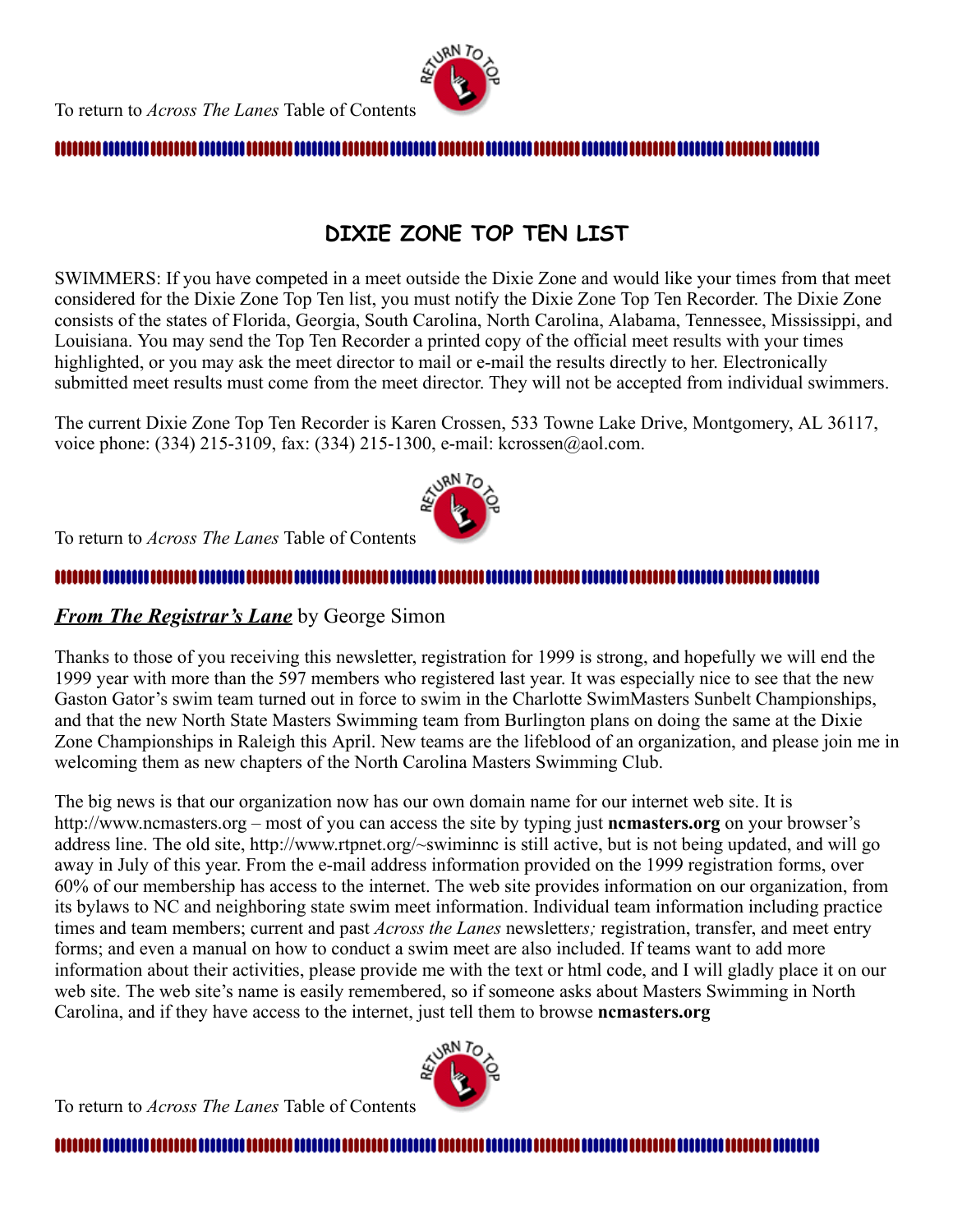## REQUEST FOR NEWSLETTER TOPICS

<span id="page-3-0"></span>If you have ideas or topics that you would like this / your newsletter to address or if you have an article or news to contribute, please contact Jim Enyart, newsletter editor at NCnewsletter@usms.org. Phone number and address are in the Officers and Staff section at the bottom of this newsletter. Thanks.



To return to *Across The Lanes* Table of Contents

## <span id="page-3-1"></span>

## **YOU ARE A DIXIE ZONE MASTER'S SWIMMER IF …**

1. You participate in the Dixie Zone SCY Championships at the Pullen Park Pool in Raleigh, NC April 17 /18. The Meet information and order of events are [available on this website.](http://ncmasters.org/13902des.html) An Entry Form is **NOT** included. You should use a Consolidated Entry Form that you received with your USMS registration. When you check in at the Meet, you will need to sign a City of Raleigh Waiver;

2. You leave a ring around the pool after your workouts;

3. You plan on swimming with one arm tied behind your back at the April 2000 Dixie/Colonies Zones "Shootout" to give the Colonies a chance;

4. You remember to bring your sea cage and jelly fish repellent to the Dixie Zone Open Water Championship on May 15 at Wrightsville Beach, NC (meet description is [available on this website\)](http://ncmasters.org/13903des.html); and

5. You can whistle Dixie underwater.

6. Any others?



To return to *Across The Lanes* Table of Contents

## 

## <span id="page-3-2"></span>**SWIMMER PROFILE:** BRUCE MALLETTE

Bruce Mallette began his swimming career by failing his first swimming lesson at the age of five. "I couldn't stay underwater for five seconds," he recalls with a smile.

Born in Asheville and raised in Winston-Salem until he was 13, Bruce has been around NC swimming on and off for almost 38 years. Bruce's first AAU swim meet was in 1961 at Fort Bragg. He won his first gold medal at the Johnston Memorial Y in Charlotte in the 10  $\&$  under 100 free (1:12 as he recalls). While attending New Jersey's Paramus H.S Bruce swam for Ridgewood YMCA winning the 200 IM at Y Nationals in Fort Lauderdale in 1971. He earned All-State honors for his achievements.. Bruce returned south to attend Wake Forest where he swam with fellow NC Masters swimmers Don Gilchrist and Allen Lydick. One of Bruce's roommates was Chris Schubert, younger brother of Mark Schubert, the 2000 Olympics swim coach.

Now Assistant Provost at NC State University he is often reminded that it was in State's old pool that he first broke 30 seconds for a 50 free when he was 11. This pool was also the site of several meets during his years as a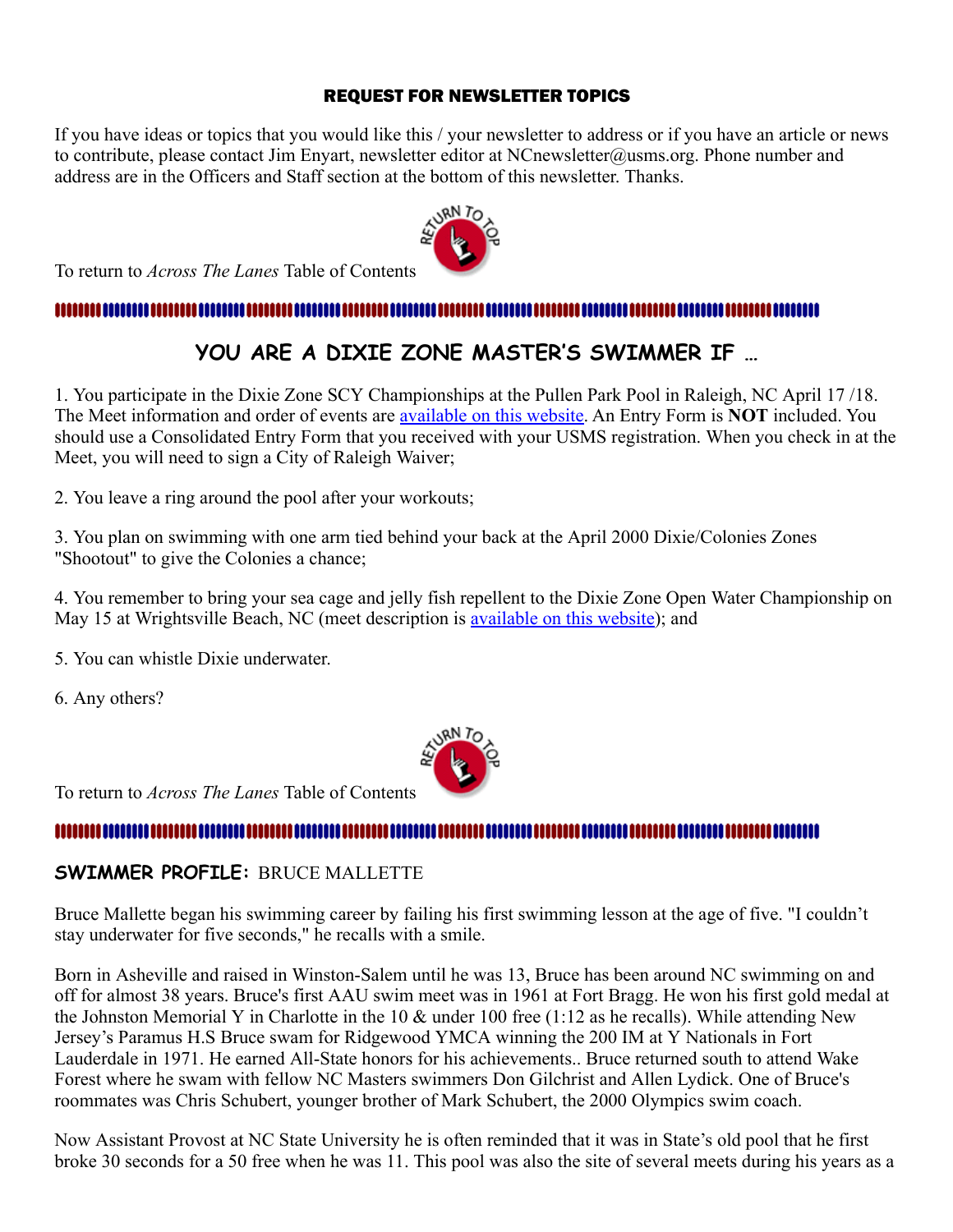Wake Forest swimmer. Coincidentally, it was there, in 1982 when he swam at a Masters' meet as an unattached swimmer from Georgia (where he lived 1980-82) that RAM asked him to swim on a relay because they didn't have enough swimmers. Bruce moved to Raleigh in January 1983. Heck of a recruiting job, yes?

Bruce asserts his seemingly here-now and gone-tomorrow appearances at Masters' meets over the years really fit a pattern. His swimming is a continuum of energy and focus. There is the "couch-potato mode" where you go to meets for the relays and socials, and the "fitness mode" where you swim as well as run 10K races. Then there is the "competition mode" where you keep in ok shape but don't shave for a meet, and then the "gung-ho, let's go to Nationals and win mode" that is a focused campaign to be all you can be. He is usually "gung ho" during the first 2 years of an age group and then floats amid the other modes for the next three years. See, it really does make sense.

Bruce's most gratifying race was his 100-meter fly World Record at the 1994 World Masters in Montreal. The reason is simple. In 1989 at UCLA Bruce was a bone marrow donor for his older brother. As the result of three additional "white cell replacement with CD8 depletion" procedures between 1993-95 his older brother is now disease free. Bruce's health and swimming accomplishments were messages of hope to his brother, who Bruce kiddingly says now looks more like him due to the marrow transfer. At Montreal, for deck wear, Bruce wore a faded pink volleyball cap his brother gave him and a #99 Wayne Gretzky shirt he received while visiting his brother in LA. They were reminders that Bruce's health would also be his brother's.

And who is that woman who videos all his races? Wife Julie, whom he met in 1992 and married in 1995, is usually at the meets with the watchful video eye that has become invaluable in reviewing stroke counts, breathing patterns, and technique.

Bruce's advice to new Masters swimmers: 1) Who leads the lane is not as important as who in the lane makes every lap have purpose, focus, and meaning. 2) You only have to go fast once a year. The spectacular swim you seek is in an extremely rare zone that balances eating right, enough rest, positive self attitude, and most of all, a complete and total focus of your mental and physical energies. Anything short of that simply yields a great swim. If you are going to spend an entire year preparing for Nationals, then "great" is too low a goal, "spectacular" is your destination.

Best advice ever received? From his father who played 6 years of professional baseball, including time with the Brooklyn Dodgers. Bruce's Dad observed that during spring training he would look around the locker room and see future Hall of Famers like Jackie Robinson, and then he realized he was there, too. Message learned -- stand in awe of no one, but respect them for their talents, then go play ball.

To see a picture of Bruce doing the fly, [click here](http://ncmasters.org/butterfly.html#bruce), it may take a few seconds to download the picture.

To return to *Across The Lanes* Table of Contents

#### <span id="page-4-0"></span>,,,,,,,,,,,,,,

# **PERFORMANCE APTITUDES AND ATTITUDES**

## *A Little Spring Cleaning*

by CJ Lockman Hall, MA.

Although spring is still a speck on the horizon, it's never too early to start spring cleaning. Ah, spring cleaning: images of a glorious day wrapped in a warm crisp breeze; the scents of spring dancing in the air, windows upraised and doors open wide; a sweeping of the dust from sunbathed rooms. A time that we look back on with satisfaction.

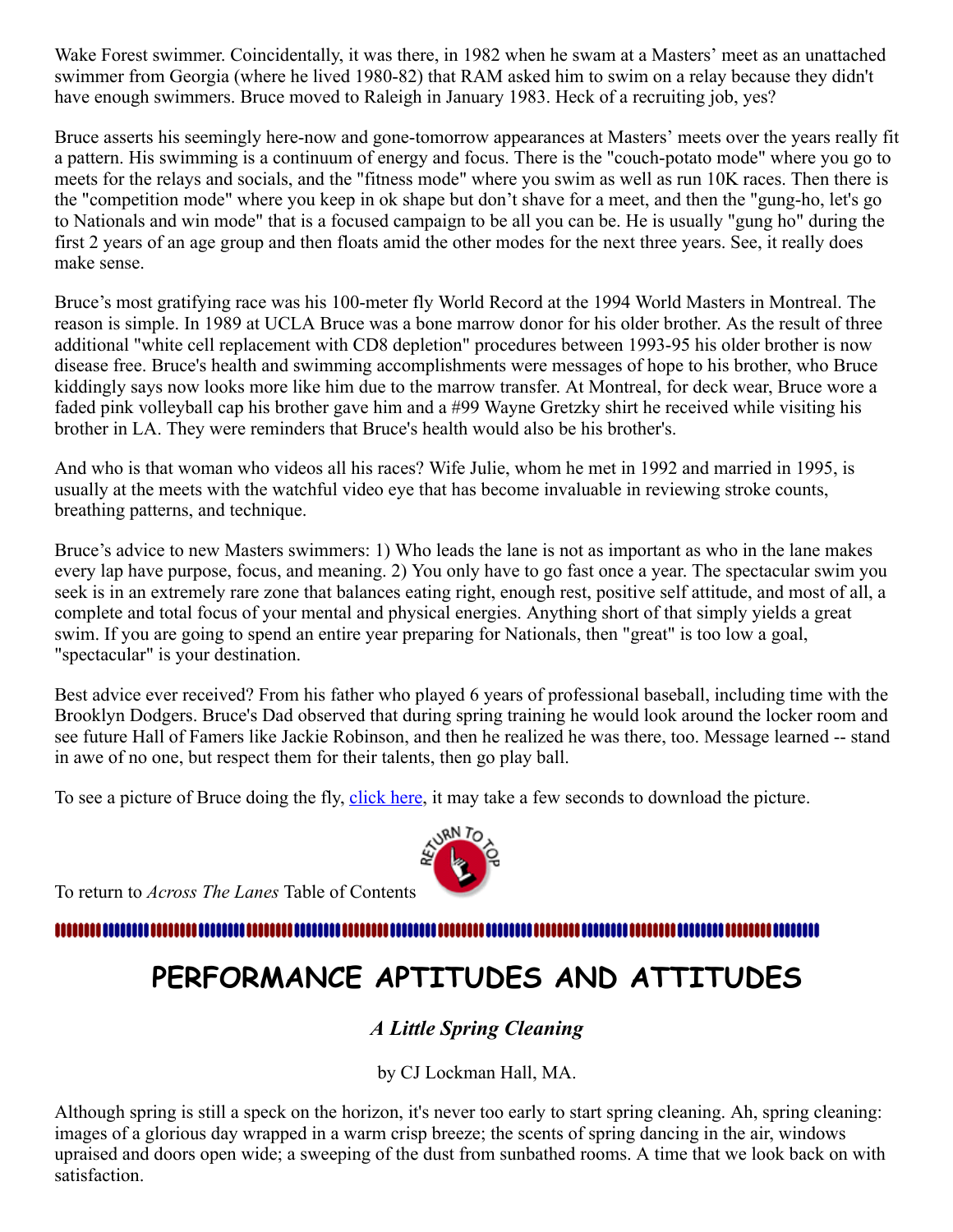Sound good? Well, why not get started with a little mental spring cleaning? By tending to your "inner house", you might be amazed at the clutter and the layers of dust covering priceless treasures!

## Dust away the cobwebs.

Do you find that you have adapted quite well to "not being a breaststroker" or "not being a morning person"? Do you assume that you can't do the butterfly, without having given it a chance lately? Do you really know that you "can't" breathe on both the right side and left side? Dust away mental cobwebs and marvel at the jewels you uncover!

## Shine a light into nooks and crannies.

Review habits, routine, and items that have been on your "to-do" list for an eternity. Are they serving a positive purpose, or have they transformed into semi-conscious uses of your time?

Do you find that you defeat yourself with subconscious, or out loud, statements like "This set is too hard for me!" or "I'll be glad if I make one of these!"? Do you say "yeah, yeah" to stroke corrections because last time you tried, it didn't quite happen? Shine a light in your nooks and crannies and then scrub away the gunk!

## Move the furniture around.

Do you find yourself expecting to do the same times in practice week in, week out, comfortable with the pecking order in your lane, short-changing certain stroke drills because you don't like them? Does your slightly flawed stroke technique stay that way because it is easier than changing it? Although it takes mental effort to try new things, "moving the furniture around" will ensure that your rooms are filled only with useful, positive things.

### Let in fresh air.

Swim in a different lane, or go to a practice you don't normally go to. Talk to teammates who seem to have mastered (no pun intended) aspects of swimming that you are still grasping at and see what you can learn. If you've never swum in a meet, or tried an open water swim, sign up and tailor practices around your new goal. A little fresh air can revive, reenergize, and invigorate!

### A nice polish.

Even those at the top of their sports focus efforts and energies on improvement. Challenge yourself to find out how much you can polish your skills and abilities.

A bonus: by doing a little regular spring cleaning, you will enjoy that sense of freshness and liveliness yearround.

*CJ Hall is a member of the Montgomery Ancient Mariners in Bethesda, MD, and President of Positive Performances. For a free issue of the Positive Performer, contact CJ at micandcj@erols.com or 301-309-3688.*



To return to *Across The Lanes* Table of Contents

## <span id="page-5-0"></span>,,,,,,,,,,,,,,,,,,,,,,,,,,,,,,

## **NC MASTERS SWIMMING T-SHIRTS**

Orders for the ash gray T-shirts should now be placed with Chuck Irwin. Please make your check payable to LMSC for NC and mail to Chuck Irwin; 994 Snow Hill Falls Circle; Franklin, NC 28734-9436. Prices include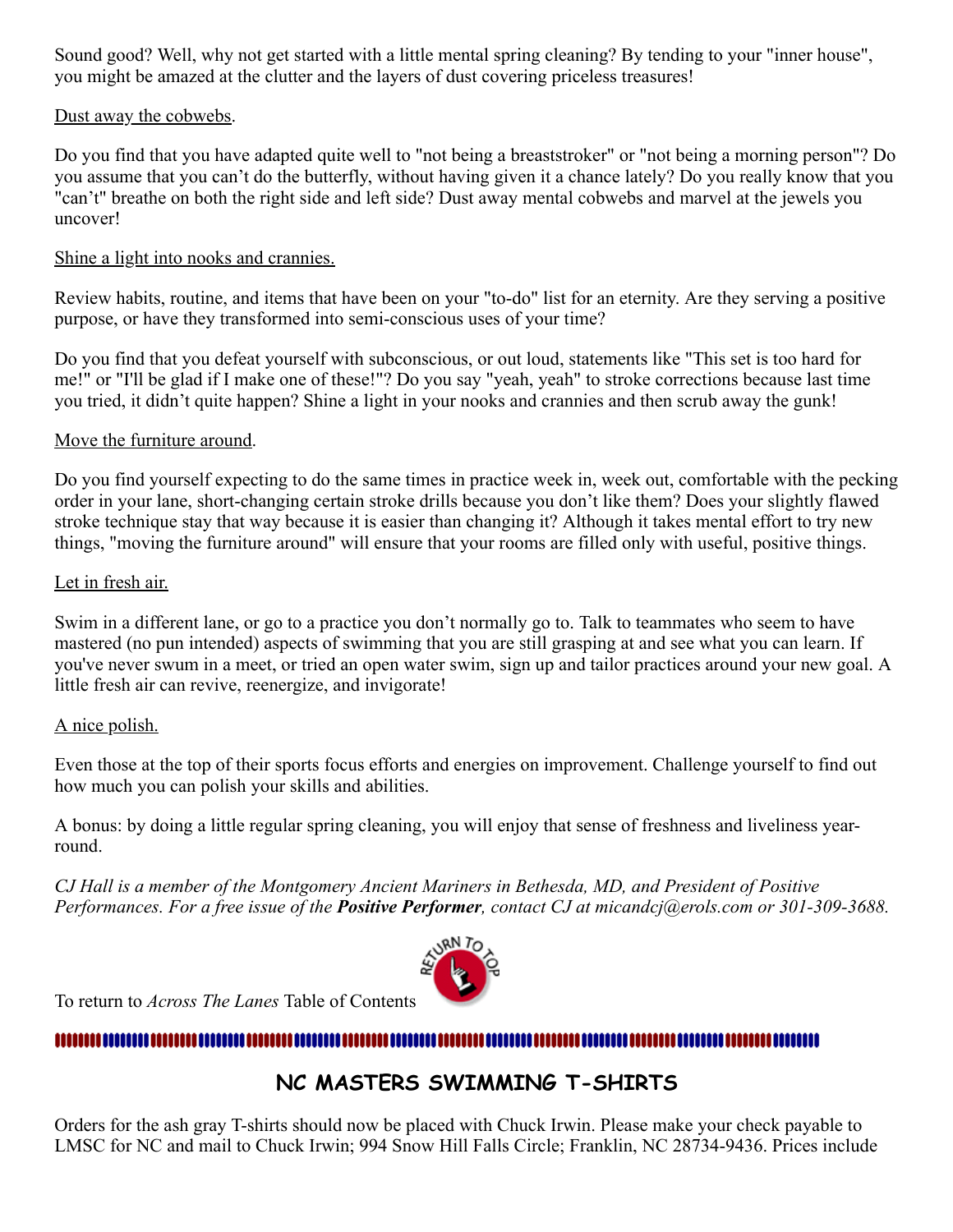shipping/handling charges: L-XL \$11.00, XXL \$13.00 (remember to include your size along with your name/address/zip code and phone number).



To return to *Across The Lanes* Table of Contents

#### <span id="page-6-0"></span>

## **UPCOMING 1999 / 2000 MASTERS SWIMMING EVENTS**

| <b>MAR</b> | $13 - 14$      | St. Patricks Day Masters Meet                    | Atlanta, GA                             | Lisa Watson (770) 718-3646    |
|------------|----------------|--------------------------------------------------|-----------------------------------------|-------------------------------|
| <b>APR</b> | $17 - 18$      | Dixie Zone SCY<br>Championships                  | Raleigh, NC                             | Tim Sexauer (919) 266-6315    |
|            | $22 - 25$      | <b>YMCA Masters Nationals</b>                    | Brown Deer, WI                          |                               |
| May        | $13 - 17$      | <b>USMS NATIONAL SCY</b><br><b>CHAMPIONSHIPS</b> | Santa Clara, CA                         |                               |
|            | 15             | Dixie Zone Open Water<br>Championship            | Wrightsville Beach,<br>NC               | Dan Forrester (910) 799-2845  |
| Jul        | $30-1$<br>Aug  | Dixie Zone LCM<br>Championships                  | Baton Rouge, LA                         | Scott Rabalais (504) 766-5937 |
| Aug        | $\overline{7}$ | Long Course Meet (Tentative)                     | Atlanta, GA                             | Lisa Watson (770) 718-3646    |
|            |                |                                                  |                                         |                               |
|            | 19-23          | <b>USMS NATIONAL LC</b><br><b>CHAMPIONSHIPS</b>  | University of<br>Minnesota              |                               |
| Sep        | $11 - 12$      | Smoky Mt. LCM Meet                               | Hendersonville, NC                      | Sandra Kremer (828) 891-5053  |
| Oct        | $21-29$        | NATIONAL SENIOR GAMES                            | <b>Walt Disney Resort</b><br>Orlando FL |                               |
| Dec        | $3 - 5$        | Dixie Zone SCM<br>Championships                  | Coral Springs, FL                       | Jonathan Coyle (954) 340-5508 |



To return to *Across The Lanes* Table of Contents

<span id="page-6-1"></span>

## **USMS 1998 NATIONAL LONG COURSE METERS TOP TEN -from Ceil Blackwell, NC Top Ten Chairperson**

Listed below are North Carolina swimmers who were ranked among the USMS TOP TEN for the 1998 long course meters season. Please contact Ceil Blackwell (919) 787-8324 or e-mail ceilb@aol.com if your name or an event has been omitted from the following list. Also, please note that copies of USMS Top Ten and Records are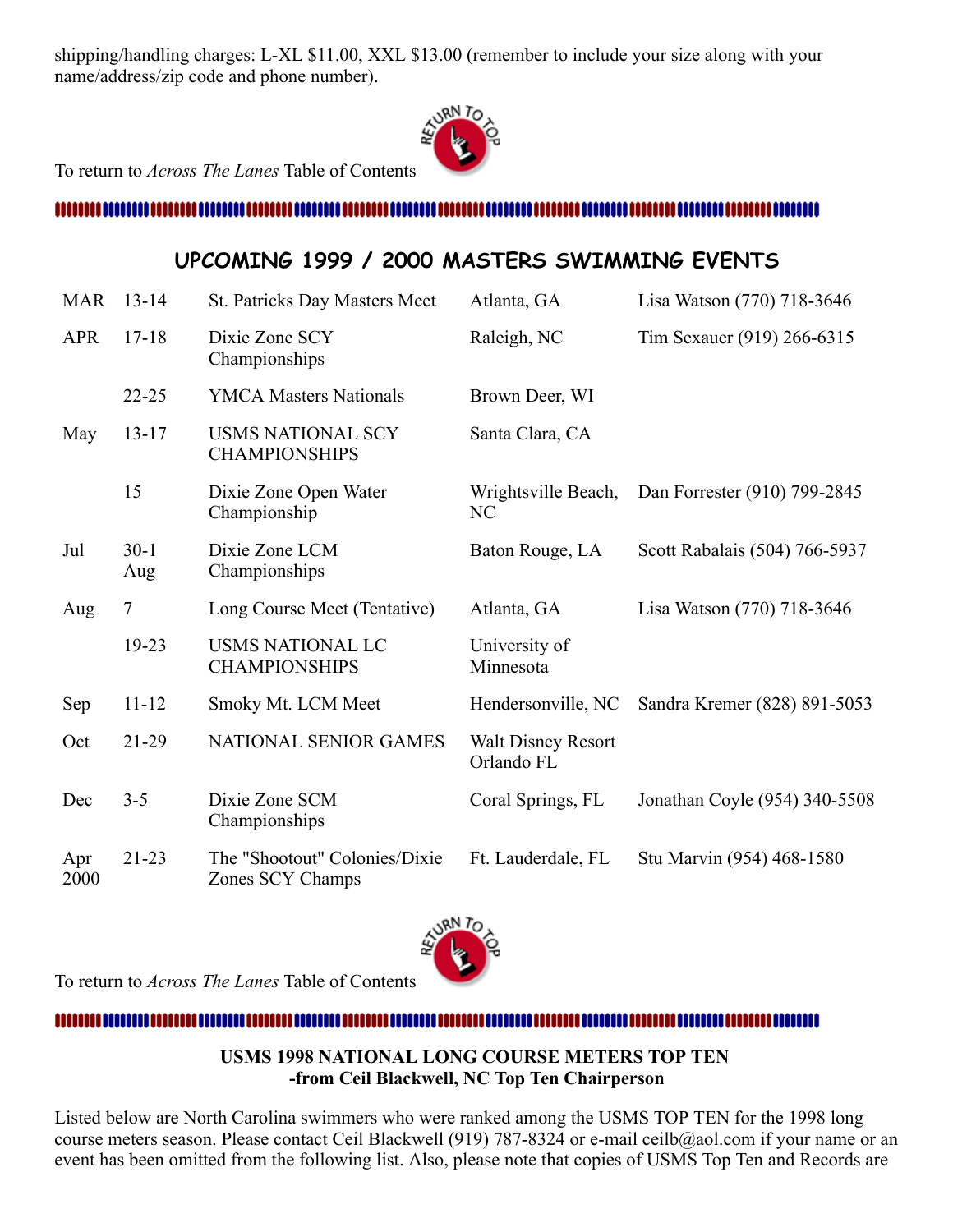available from the USMS National Office, PO Box 185, Londonderry, NH 03053. A year's subscription is \$15 (SC Yards, SC Meters and LC Meters). Individual issues, as well as back issues, are available for \$7 each.

Special congratulations to our swimmers who ranked  $1<sup>st</sup>$  in the nation for their age group – Heather Hageman, Sally Newell, Jeff Murray and Harold Hoffman. Recognition for an outstanding relay performance goes to the 1<sup>st</sup> place North Carolina 100+ mixed free relay team with swimmers Rachel Gunn, Heather Hageman, Jeff Murray and Grant Johnston. North Carolina is proud of all these swimmers!

## **WOMEN**

| 25-29      | Rachel Gunn          | $5th$ 50m breast; $8th$ 50m free; $8th$ 100m breast                                                                                           |  |
|------------|----------------------|-----------------------------------------------------------------------------------------------------------------------------------------------|--|
|            | Heather Hageman      | $1^{st}$ 50m free (27.65); 3 <sup>rd</sup> 100m free; 3 <sup>rd</sup> 50m fly; 5 <sup>th</sup> 50m back                                       |  |
| 40-44      | <b>Beverly Amick</b> | $10^{th}$ 100m fly                                                                                                                            |  |
| 50-54      | Jeannie Mitchell     | $2nd$ 50m back; $3rd$ 100m back; $8th$ 200m back                                                                                              |  |
| 60-64      | Sandra Kremer        | $10^{\text{th}}$ 400m free; $10^{\text{th}}$ 1500m free                                                                                       |  |
|            | Sally Newell         | $1st 100m$ breast (1:41.68); $1st 200m$ breast (3:43.27); $2nd 50m$ breast;                                                                   |  |
|            |                      | 3 <sup>rd</sup> 50m free; 8 <sup>th</sup> 100m free                                                                                           |  |
| 70-74      | Pat Dockendorf       | $10^{th}$ 200m breast                                                                                                                         |  |
| 80-84      | <b>Buz Catlin</b>    | $8th$ 50m fly                                                                                                                                 |  |
| <b>MEN</b> |                      |                                                                                                                                               |  |
| 25-29      | Jeff Murray          | 1 <sup>st</sup> 100m free (52.62); 1 <sup>st</sup> 200m free (1:58.55); 2 <sup>nd</sup> 50m fly; 3 <sup>rd</sup> 50m free;                    |  |
|            |                      | $3^{\text{rd}}$ 50m back; $5^{\text{th}}$ 100m fly                                                                                            |  |
|            | Grant Johnston       | $4th$ 200m back                                                                                                                               |  |
| 35-39      | Fritz Lehman         | $7th$ 50m back; $8th$ 100m back                                                                                                               |  |
|            | Joseph Rhyne         | 2 <sup>nd</sup> 800m free; 2 <sup>nd</sup> 1500m free; 3 <sup>rd</sup> 200m fly; 5 <sup>th</sup> 400m free; 9 <sup>th</sup> 200m back         |  |
| 40-44      | Jonathan Klein       | $9th 100m$ back; $10th 50m$ back                                                                                                              |  |
|            | Doug Lee             | 8 <sup>th</sup> 200m breast                                                                                                                   |  |
| 45-49      | Richard Bober        | $2nd$ 50m back; $3rd$ 100m back; $3rd$ 200m back                                                                                              |  |
| 60-64      | Jerry Clark          | 3 <sup>rd</sup> 50m free; 3rd 100m free; 6 <sup>th</sup> 200m free; 4 <sup>th</sup> 400m free; 4 <sup>th</sup> 800m free;<br>$7th$ 50m breast |  |
|            | Milton Gee           | $3rd$ 50m breast; $3rd$ 100m breast; $6th$ 200m breast                                                                                        |  |
| 65-69      | John Kortheuer       | $3rd$ 100m breast; $3rd$ 50m fly; $5th$ 50m breast (37:32)                                                                                    |  |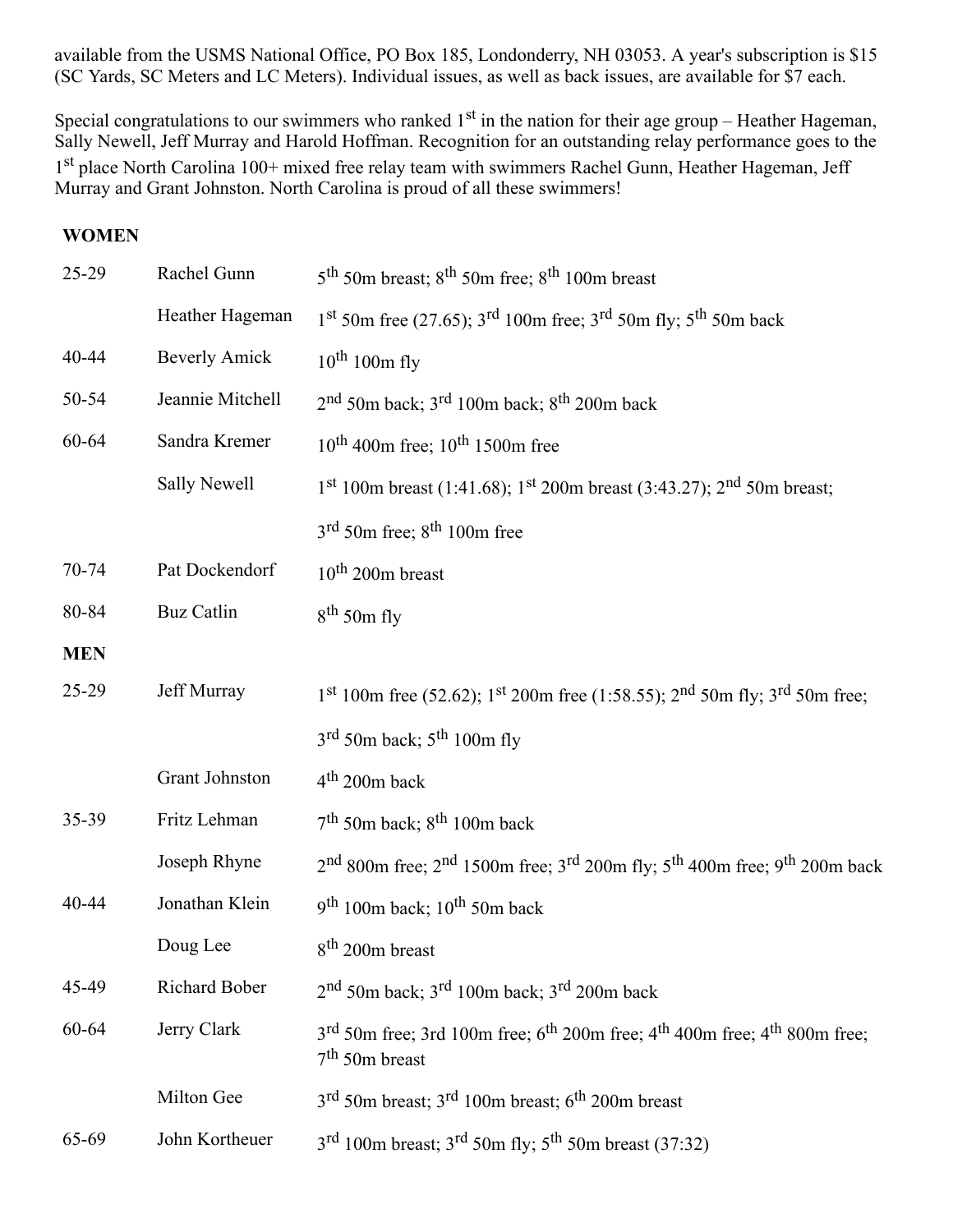|       | Clarke Mitchell | $3^{\text{rd}}$ 50m back; $3^{\text{rd}}$ 100m back; $3^{\text{rd}}$ 200m back; $4^{\text{th}}$ 100m fly; $5^{\text{th}}$ 50m fly; |  |  |
|-------|-----------------|------------------------------------------------------------------------------------------------------------------------------------|--|--|
|       |                 | $6th$ 200m IM; 7 <sup>th</sup> 200m free; 9 <sup>th</sup> 400m free                                                                |  |  |
|       | Dick Webber     | $7th$ 50m free                                                                                                                     |  |  |
| 70-74 | John Murphy     | $7th 100m$ back                                                                                                                    |  |  |
| 85-89 | Boyd Campbell   | $5th$ 200m free; $5th$ 400m free; $5th$ 100m back; $6th$ 50m free; $7th$ 50m back;<br>$8th 100m$ free                              |  |  |
| 90-94 | Harold Hoffman  | 1st 50m free; 2nd 100m free                                                                                                        |  |  |

## **North Carolina Masters Top Ten Relays**

### **Women's**

| $120+$       | 200m Free   | 7 <sup>th</sup> (Heather Hageman, Mary Sansbury, Karen Tallmage, Rachel Gunn)  |  |
|--------------|-------------|--------------------------------------------------------------------------------|--|
| $120+$       | 400m Medley | 3 <sup>rd</sup> (Peggy Speight, Ruth McNair, Jennifer Meunch, Patti Adams)     |  |
| $160+$       | 200m Medley | 10 <sup>th</sup> (Sandra Cathey, Sally Newell, Beverly Amick, Heather Hageman) |  |
| $160+$       | 400m Free   | 5 <sup>th</sup> (Debbie Wilson, Patti Adaams, Ingrid Friesen, Peggy Speight)   |  |
| Men's        |             |                                                                                |  |
| $160+$       | 200m Medley | $7th$ (Richard Bober, Doug Lee, Hill Carrow, Jeff Murray)                      |  |
| $240+$       | 200m Medley | 4 <sup>th</sup> (Rolffs Pinkerton, Milton Gee, Clarke Mitchell, Jerry Clark)   |  |
| <b>Mixed</b> |             |                                                                                |  |
| $100+$       | 200m free   | 1 <sup>st</sup> (Rachel Gunn, Heather Hageman, Jeff Murray, Grant Johnston)    |  |
| $120+$       | 200m Medley | 6 <sup>th</sup> (Heather Hageman, Rachel Gunn, Jeff Murray, Hill Carrow)       |  |

To return to *Across The Lanes* Table of Contents

### <span id="page-8-0"></span>

## **LMSC Officers and Staff**

| <b>President</b>       | <b>Vice President</b> | <b>Secretary</b>      | <b>Treasurer</b>           |
|------------------------|-----------------------|-----------------------|----------------------------|
| Don Gilchrist, WYM     | Jerry Clark, CSM      | Jeannie Mitchell, MMM | Chuck Irwin, FSM           |
| P.O. Box 3955          | 3107 Cloverfield Rd.  | Rt. 1, Box 338        | 994 Snow Hill Falls Circle |
| Wilmington, NC 28406   | Charlotte, NC 28211   | Banner Elk, NC 28604  | Franklin, NC 28734-9436    |
| $(910)$ 313-0541       | $(704)$ 366-2045      | $(828)$ 963-4202      | $(828)$ 524-7720           |
| $NC$ chairman@usms.org | JClark3107@aol.com    |                       |                            |

*Registrar / Webmaster Past President / Newsletter Editor Records*